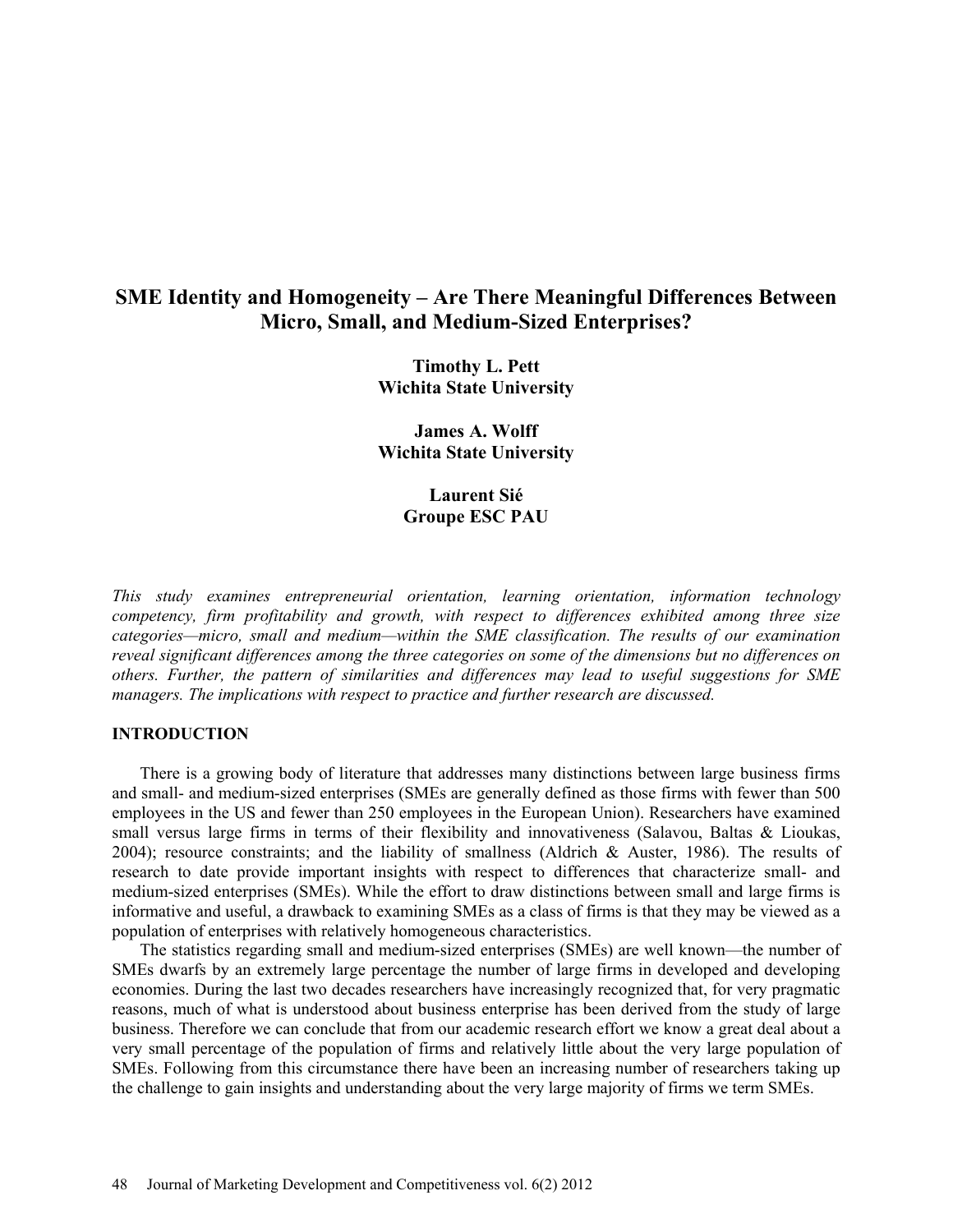An over-arching issue with the study of the population of SMEs is the arguably insidious assumption of homogeneity within the category. While there are exceptions, much SME research has either contrasted SMEs (as a group) to large firms with respect to meaningful constructs or has applied constructs developed and tested on samples of large firms to SMEs (as a group). For example Aldrich and Auster (1986) highlighted resource constraints and the liability of smallness as key differences between large firms and SMEs; Salavou, Baltas and Lioukas (2004) contrasted larger firms with small firms on the dimensions of flexibility and innovativeness; and Pett, Wolff, and Perry (2010) applied the information technology competency (ITC) construct (Tippins & Sohi 2003) to a sample of SMEs. The effort by these researchers is not without value but it may not provide a full and accurate representation that a finergrained within-group examination might reveal.

Firm size measured by the number of employees is a key dimension for SME researchers (cf. Beck, Demirgűҁ-Kunt, & Maksimovic 2006). Though it is not an ideal measure (a topic beyond the scope of this paper), the number of employees is a measure that is viewed as relatively benign by SME managers and owners. Since the vast majority of SMEs are privately held firms, disclosure for research purposes of financial measures of size (such as sales volume, book value, or other such performance measures) is simply not a likely option. Hence researchers are left with measures that SME managers and owners may be willing to provide.

SMEs as a group may certainly be invariant on certain dimensions. However, they may also vary greatly within the group on other dimensions. Perhaps the differences are greater between very small firms and medium-sized firms than are the differences between medium and large firms. These are empirical questions that, for the most part, have yet to be examined in the research literature. The research question driving our study is "Are there significant differences among very small (micro) firms, small firms, and medium-sized firms on important SME research dimensions and do those differences translate to performance variation?" We have chosen to examine entrepreneurial orientation (EO), learning orientation (LO), and information technology competency (ITC) in this study because each has received significant attention in the SME research area. EO has become a major construct in the corporate entrepreneurship and SME research literature. Miller's (1983) conceptualization of EO—risk taking, innovativeness, and proactiveness—and Covin and Slevin's (1989) operationalization has yielded a substantial literature taking shape around the construct (for example, Covin & Slevin, 1991; Covin, Green & Slevin, 2006; Lumpkin and Dess, 1996; Richard, Barnett, Dwyer & Chadwick, 2004; Wiklund & Shepard, 2003; Wolff & Pett, 2007).

Organization learning has been gaining the attention of entrepreneurship researchers recently (focused issue of *Entrepreneurship Theory and Practice*, July 2005). A number of papers in the issue propose that learning is an essential element in the opportunity recognition process (for example, Dutta & Crossan, 2005; Lumpkin & Lichtenstein, 2005) preceding firm origination. In addition Acs and Audretsch (2003) argue that learning is a critical issue during the growth phase after firm founding. Learning orientation as a construct has been effectively operationalized (Sinkula, Baker & Noordewier, 1997) and may be argued to be essential as an antecedent to innovation, opportunity recognition, or both resulting in higher levels of firm growth (Wolff & Pett, 2007).

A third construct that has received attention in the strategic management literature but has yet to receive significant study in the context of small firms is information technology competency (ITC) (for example, Tippins and Sohi, 2003). Historically, information technology capabilities may have been limited to the domain of large firms primarily due to the cost of computer systems, software and the need for specialized individuals with the training and skills. However, with the technological advance of computing power, the consistent decline in the cost of computing power, and the increase in usability by those without high levels of training, smaller firms may be disadvantaged by not attaining a significant level of IT competency.

Therefore, the purpose of this paper is to explore the differences that might exist between different size categories within the SME classification to answer the research questions posed above. To that end, in the first section of the paper we develop the logical and theoretical underpinnings along with specific hypotheses to be tested. In the second section we provide the methodology employed in gathering data to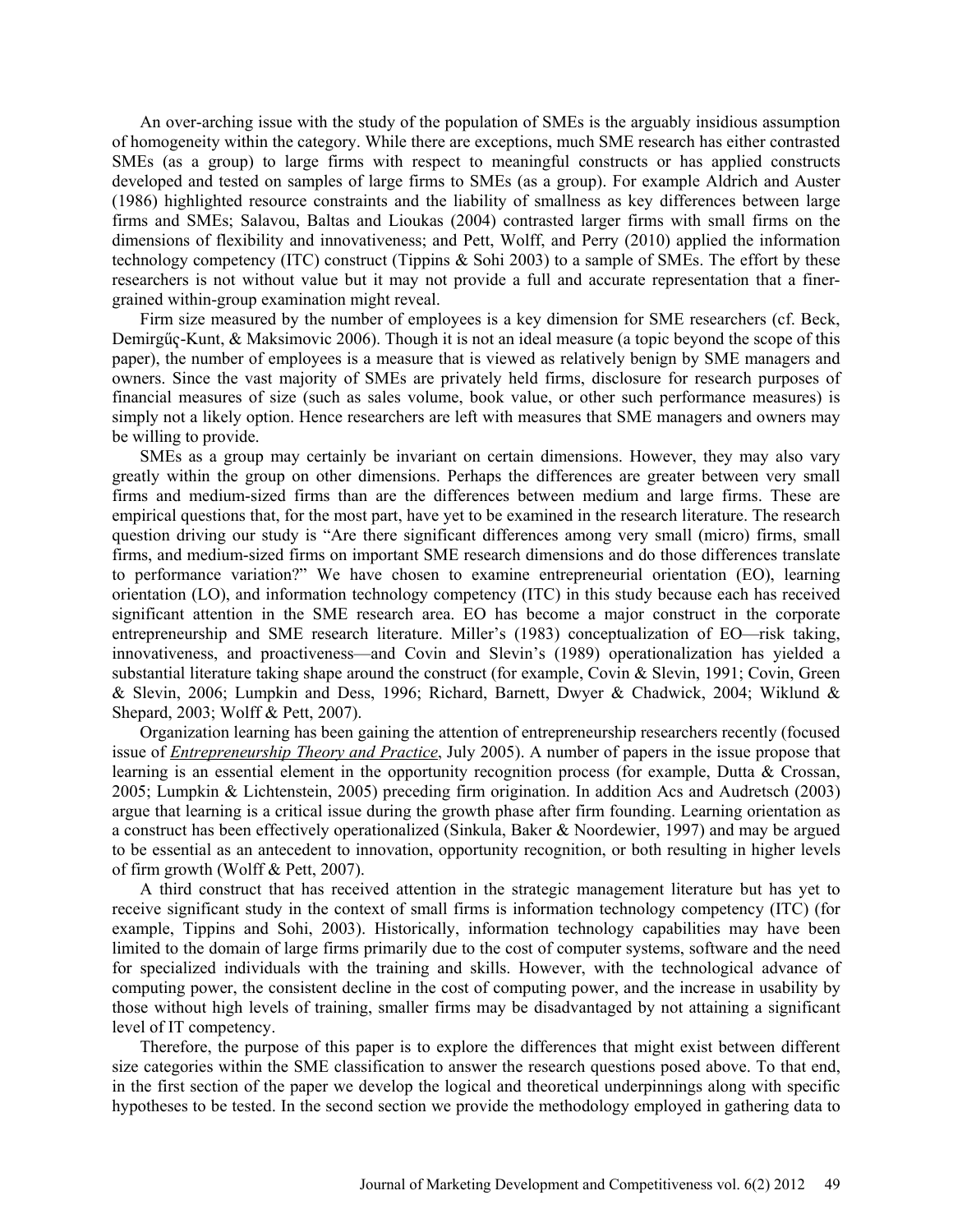test the hypotheses and then we present the analysis and results of the statistical examination. We conclude the paper with a discussion and interpretation of the results and provide our assessment of the implications for practice.

### **Theoretical Background and Hypotheses**

Miller's (1983) seminal work on entrepreneurial orientation (EO) proposed that certain firm-level behaviors—risk taking, innovative, and proactive behavior—captured the essence of entrepreneurship characteristics in the firm. Extending Miller's work other researchers have proposed that EO behaviors are likely to yield higher levels of performance (for example Covin and Slevin, 1991). The expectation for a positive link between EO and performance derives primarily from the recognition that globalization, technological change, shortened product life-cycles and competitive dynamics have driven firms to be more creative and entrepreneurial in their approach to markets (Ireland and Hitt, 1999).

To the extent that an EO allows SME firms to be more efficient in their activities, cater to customer needs in superior ways, or be faster to market than competitors, firms may be able to create competitive advantage and hence superior performance (Covin, Green and Slevin, 2006). However, EO may be tempered by firm size. While one normally thinks of very small firms as entrepreneurial, the dimensions of EO are likely to be influenced by the resources available to be innovative, risk-taking, and proactive. Very small (micro) firms may be literally on the "razor's edge" between failure and survival. With success to facilitate growth and resource acquisition a small or medium-sized firm may undertake innovative, risk-taking, and proactive behaviors that micro-firms may not. In other words, larger small firms may be more entrepreneurial in their actions because they have the resources to do so.

*Hypothesis 1: There is a positive monotonic relationship between firm size and entrepreneurial orientation. Medium-sized firms exhibit greater levels of EO than do small firms with micro firms showing the lowest levels.*

Some of the same arguments made above for the relationship between EO and size are relevant arguments for a relationship between a learning orientation (LO) and size. Given the globalization of markets and the pace of technological change (Ireland and Hitt 1999), firms face the very real prospect of trying to outpace, keep abreast of, or fall behind competitors. In the strategic management literature environmental scanning or understanding industry dynamics (Porter, 1980) has been part of the foundation of research in the field. The process of information gathering, analysis and gaining insight into changing conditions is organization learning (Fiol and Lyles, 1985).

Researchers propose that organization learning in various configurations is an essential antecedent to opportunity recognition (for example, Dutta and Crossan 2005; Lumpkin and Lichtenstein 2005) by entrepreneurs or entrepreneurial firms. Recognized opportunities provide options for strategic renewal or growth (Lumpkin and Lichtenstein 2005), both of which may provide a firm the path to enhanced performance. We propose that SME firms exhibiting an active orientation to learning (Sinkula, Baker & Noordewier, 1997) will likely reveal and recognize opportunities. However, though SMEs in general may be more open to learning, micro-firms may be much more dependent upon learning and adaptation than will be their larger counterparts. Again the "razor's edge" analogy applies requiring micro-firms to absorb information and knowledge quickly to reasonably assure continued survival. Due to the severe resource constraints in micro firms, knowledge acquisition through learning may be a critical element in their continued existence. Medium-sized firms certainly must exhibit the characteristics of a learning orientation, but size may offer a significant resource "cushion" such that the levels of LO may be lower.

*Hypothesis 2: There is a negative and monotonic relationship between firm size and learning orientation. Micro firms exhibit greater levels of LO than do small firms with Medium firms showing the lowest levels.*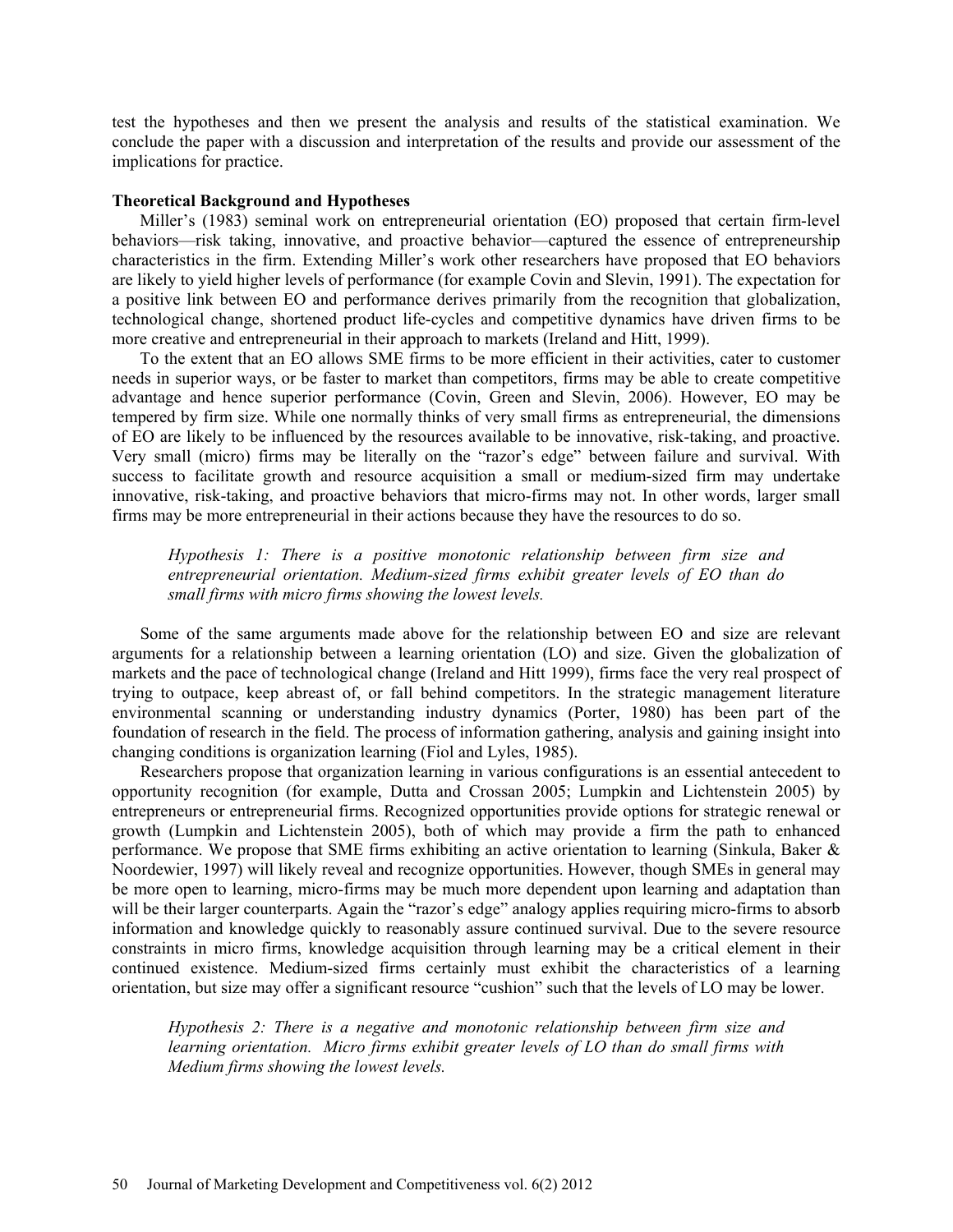Information technology is viewed as a crucial resource useful to gather, store, and analyze information helpful to the strategic management of firms (Bharadwaj, 2000). Implicit in this view of information technology, as a crucial resource—and consistent with the resource-based view of the firm (Barney, 1991)—is that the gathering, storing and processing of information will yield some contribution to a firm's competitive effectiveness and potentially to competitive advantage. A firm's ability to use information technology effectively to obtain, store, analyze and convey meaningful information necessary for effective decision making has implications for the performance of the firm. Tippins and Sohi (2003) termed this ability information technology competency (ITC).

Though theoretically appealing, the connection between IT activities and enhanced performance outcomes may be weakened by what Lucas (1999) termed the technology productivity paradox. Tippins and Sohi (2003) hypothesized and found support for the proposition that the connection between ITC and performance was indirect through organizational learning. Since Tippins and Sohi (2003) did not report a size measure for the firms included in their study we are left to speculate on the applicability of their findings regarding the ITC relationship to firm size in our research.

To illustrate, large firms are likely to relegate information technology to a functional area within the firm. With departmentalization the likelihood of ITC working through other mechanisms (for example organization learning) may be greater than within firms without such functional area structure. SMEs on the other hand may be less likely to relegate IT to a separable function within the organization structure. SMEs are much more likely to have generalist managers than specialist managers due to the size constraints of the firm. With generalist managers the ITC may be integrated throughout the management team and thus yield a direct relationship with performance outcomes.

Extending these arguments to our examination of size variation within SMEs, the level of specialization and formalization has been shown to grow with the size of the firm. Hence, micro firms are likely to be managed by "jack-of-all-trades" generalists while medium-sized firms may exhibit greater levels of specialization, differentiation, and formalization in structure and management. Thus, on average we expect that micro-firms will exhibit lower levels of ITC than will larger-small firms.

*Hypothesis 3: There is a positive monotonic relationship between firm size and IT Competency. Medium-sized firms exhibit greater IT Competency than do small firms with micro-firms lowest.*

The hypotheses stated above are straightforward and, on the surface, uncomplicated statements of construct relationships to three within SME size groupings. The exploratory component of this project is to examine the variation in performance levels for the three size groupings. We suspect that if the relationships hold as hypothesized above, there may be no significant difference in the performance levels between the groups. Thus we state our fourth hypothesis in the null form.

*Hypothesis 4: There is no relationship between firm size and performance.*

# **METHODOLOGY**

#### **Research Design**

The research design employed for data gathering in this study was the survey method. A random sample of 700 small- and medium-sized manufacturing firms was selected from a mid-western state. The random sample represented a broad cross-section of firms from a wide array of industries. We mailed a cover letter and survey addressed to the president or owner from each firm soliciting a response to the questionnaire. Responses were returned from 138 key-informants, of which 117 provided complete information. This provided an approximate overall usable response rate of 17 percent, which is consistent with similar studies that survey top management (Hambrick, Geletkanycz, and Fredrickson, 1993).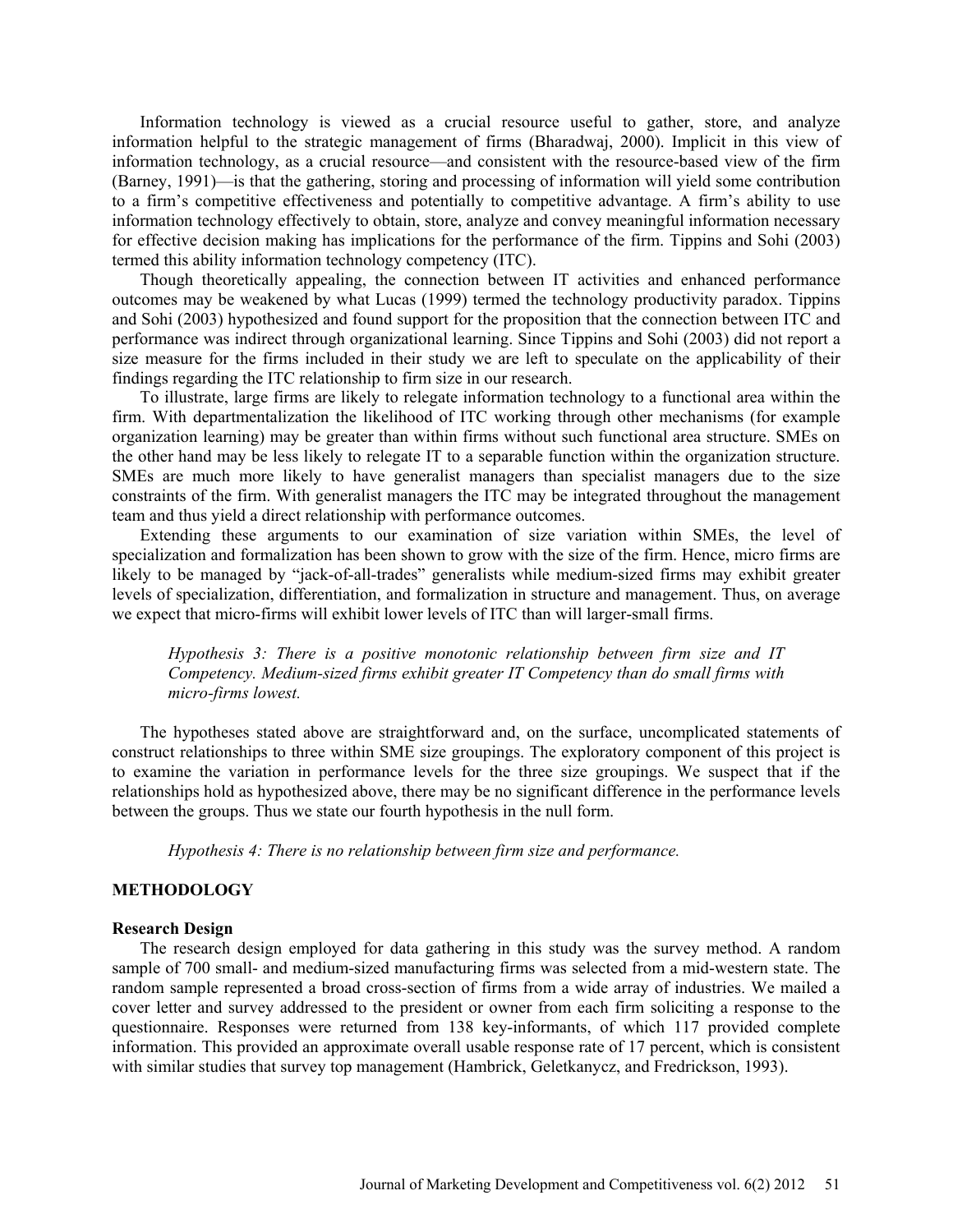### **Measures**

### *Performance*

Small- and medium-sized private firms are often reluctant to provide specific information regarding performance. Because of the sensitive nature of the performance construct and following prior research (for example, Chandler and Hanks 1994; Zahra and George 2000) in this area, we employed a categorical approach to assess managerial perceptions of firm performance. We asked respondents to answer three questions concerning their firm's performance level when compared to similar firms in their industry. Each item used a five-point Likert scale format ranging from 1 'lowest 20 percent' to a 5 representing the 'highest 20 percent' which was used as a measure of relative performance levels. The questions asked respondents to compare their firm to the industry for growth in gross profit over the past three years; average gross profit over the past three years; and average after-tax return on sales over the past three years. We labeled this construct "profitability" and deemed it valid because of the single factor loading from a factor analysis and because it had a high reliability of .93.

#### *Entrepreneurial Orientation*.

Entrepreneurial orientation was measured using a modified version from Covin and Slevin (1991) and based on prior works of Miller (1983) and Covin and Slevin (1989). The construct was measured by asking respondents twelve (12) questions relating to each dimension - proactiveness, innovativeness and risk-taking. Each dimension included four items, for example in the case of the innovativeness dimension, we asked respondents compared to others in the industry our company emphasizes being first to the market with innovative new products/services; developing new processes; recognizing and developing new markets; and being at the leading edge of technology. Each of the twelve items used was based on a seven-item scale from 1 representing 'strongly disagree' to 7 representing 'strongly agree'. A confirmatory factor analysis was utilized to establish the presence of multidimensionality of the construct. As expected the three dimensions emerged and the scale had an overall reliability of  $\alpha$  = 0.86. This construct was labeled "entrepreneurial orientation."

### *Learning Orientation*

Similar to Baker and Sinkula (1999), we measured two dimensions of organizational learning, commitment to learning and open-mindedness. The respondents were asked to respond how they either agreed or disagreed with eight items. Each dimension had four items, for example 'commitment to learning' was composed of the following: the ability to learn is the key to our competitive advantage; learning is a basic value throughout our organization; employee learning is viewed as investment, not an expense; and learning is seen as a necessary to guarantee the firm's survival. A seven-point scale ranging from 1 – 'strongly disagree' to a 7 'strongly agree' was used. Confirmatory factor analysis yielded two dimensions as expected with an overall reliability of 0.93. We labeled this construct "learning orientation."

## *Informational Technology Competency*

Respondents were asked fourteen (14) questions concerning the computer-based technology used in their firms, similarly to the approach used by Tippins and Sohi (2003). ITC is based on three dimensions: knowledge (4 items), operations (6 items) and objectives (4 items). Each item used a seven-point Likert type scale ranging from 1 representing 'strongly disagree' to a 7 'strongly agree' based on how each statement applies to your firm's use of computer-based technology. For example the knowledge dimension asked the following four questions – our technical support staff is knowledgeable about computer-based systems; our firm has a high degree of computer-based technical expertise; we are knowledgeable about new computer-based innovations; and we have the knowledge to develop and maintain computer-based communication links. A confirmatory factor analysis provided the expected three-factor solution with a high reliability ( $\alpha$  = 0.93). We labeled this construct "information technology competency."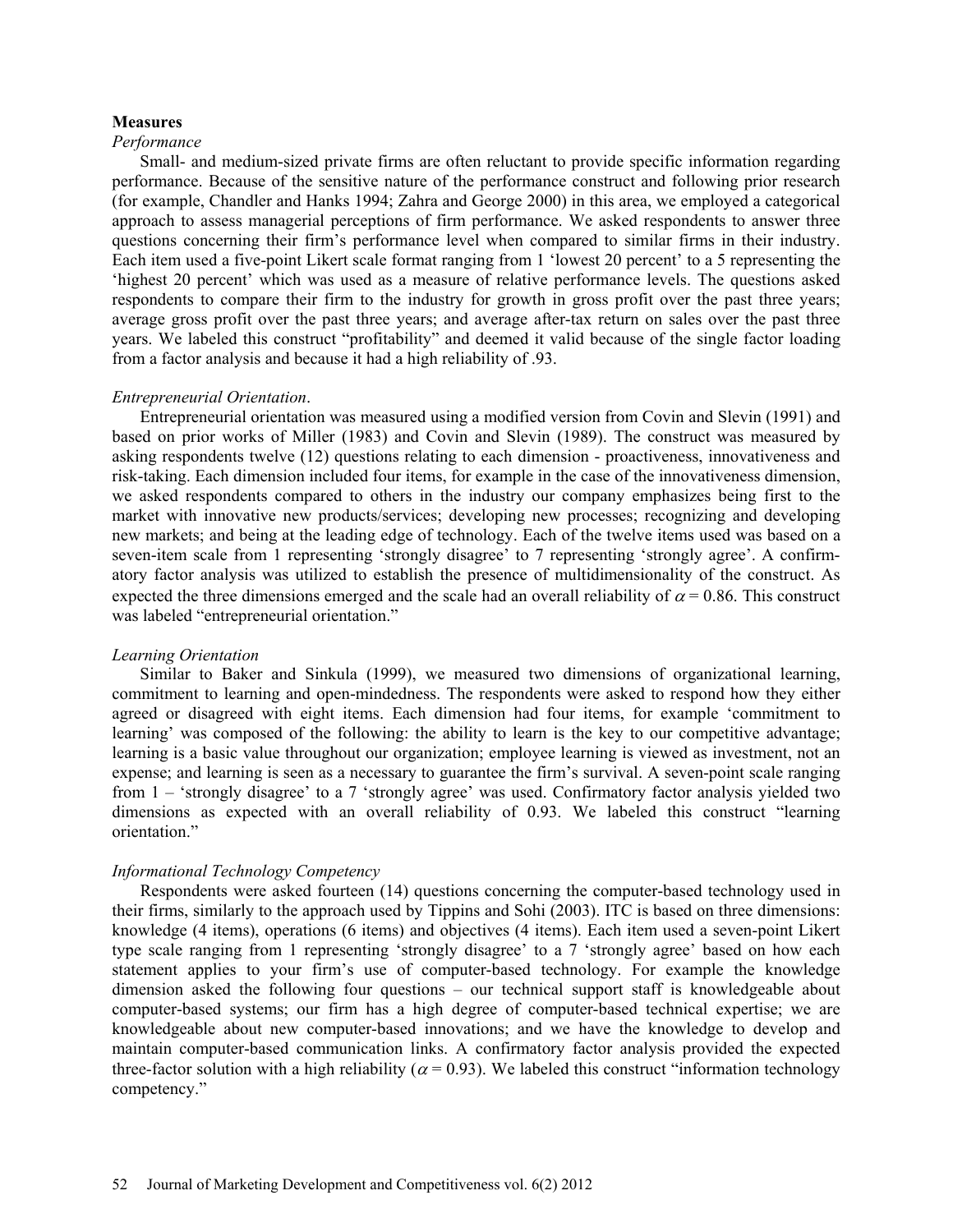### *Firm Size*

Firm size was measured by asking the number of employees currently employed by the firm. Since we were interested in the differences among firms within the SME class we divided the 500 or fewer traditional SME definition into three categories following Wolff and Pett (2000). For statistical analysis our groups were micro-firms (under 25 employees); small-sized firms (26 to 100 employees); and medium-sized firms (101 to 500 employees).

# **ANALYSIS AND RESULTS**

Table 1 reports the means, standard deviations and correlations for the constructs. These findings provide evidence for discriminant validity of the measures employed in this study.

**TABLE 1 MEANS, STANDARD DEVIATIONS AND INTERCORELLATIONS OF VARIABLES**

| Variable (number of items)     | Mean | S.D. |                 |           |           | 4         |  |
|--------------------------------|------|------|-----------------|-----------|-----------|-----------|--|
| 1. Entrepreneurial Orientation | 4.75 | 0.88 | 86)             |           |           |           |  |
| 2. IT Competency               | 4.80 | 1.31 | $0.44***$       | (93)      |           |           |  |
| 3. Learning Orientation        | 5.73 | 0.97 | $0.51***$       | $0.43***$ | (.94)     |           |  |
| 4. Growth Performance          | 3.62 | 0.84 | $0.28$ **       | $0.21$ ** | $0.26$ ** | .83)      |  |
| 5. Profit Performance          | 3.35 | 1.01 | 0 <sub>12</sub> | 0.11      | 0.08      | $0.57***$ |  |

 $N = 115$ .  $\degree p \le 0.05$ ;  $\degree^{*}p \le 0.01$ ;  $\degree^{**}p \le 0.001$  (Cronbach alpha's are reported on the diagonal)

### **Data Analysis**

The purpose of our study was to examine the differences in entrepreneurial orientation, IT competency and learning among small firms, whether size plays a role in those differences, and the relationship between these and performance. To address the issues, the analysis of variance (ANOVA) statistical procedure was used to determine if any differences among the three firm-size groups (micro, small, and medium) were statistically significant. The results provide some interesting findings for small firms concerning the different entrepreneurial orientation, IT competency, learning, and performance. The results are discussed in more detail next.

### **Results**

Table 2 reports the means for entrepreneurial orientation, IT competency and learning orientation for each of the three firm-size categories. The overall firm-size mean for our sample was 92.70 (s.d. 43.14) employees. The micro-firm category (1-25 people) consisted of 34 firms with a mean of 17.18 (s.d. 5.37) employees. The small-firm category (26-100 people) contained 51 firms with mean size 60.06 (s.d. 23.95), while the medium-firm category (101-500 employees) included 30 firms with a mean of 233.77 (s.d. 110.78) employees. The first set of results addresses the question of whether or not firm size is related to entrepreneurial orientation. The findings indicate some significant differences among the three size categories on the dimensions of interest in this study.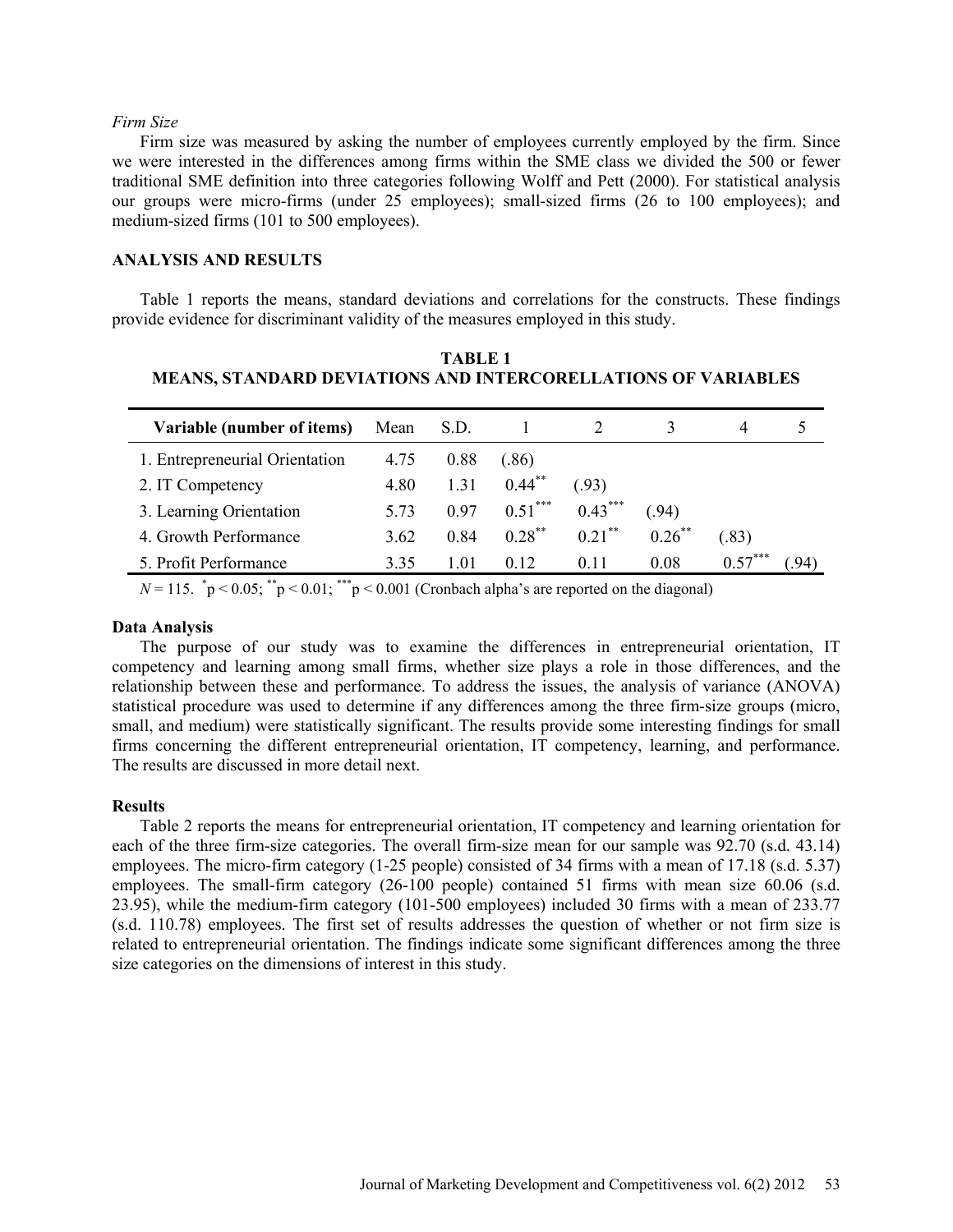|                                 | <b>Micro Firms</b>                | <b>Small Firms</b>       | <b>Medium Firms</b>                                           |
|---------------------------------|-----------------------------------|--------------------------|---------------------------------------------------------------|
|                                 |                                   |                          | $(1-25$ employees) $(26-100$ employees) $(101-500$ employees) |
|                                 | $n = 34$                          | $n=51$                   | $n=30$                                                        |
| <b>Entrepreneurial</b>          | $4.52*$ <sup>a</sup>              | 4.91 <sup>a</sup>        | 4.74                                                          |
| Proactiveness                   | $4.86*$ <sup>a</sup>              | 5.21 <sup>a</sup>        | 5.07                                                          |
| <b>Risk Taking</b>              | 4.08                              | 4.34                     | 4.37                                                          |
| Innovation                      | $4.61*$ <sup><math>a</math></sup> | 5.17 <sup>a</sup>        | 4.77                                                          |
| IT Competency:                  | $4.17***$ a,b                     | 5.06 <sup>a</sup>        | 5.06 <sup>b</sup>                                             |
| Knowledge                       | $4.05***$ a,b                     | 5.11                     | 5.08                                                          |
| Operations                      | $4.55***$ a,b                     | 5.20                     | 5.08                                                          |
| Objectives                      | $3.70***$ a,b                     | 4.81                     | 5.01                                                          |
| <b>Organizational Learning:</b> | $5.75***$ <sup>a</sup>            | $5.99***$ <sup>a,c</sup> | 5.37*** <sup>c</sup>                                          |
| Commitment                      | $5.41*$ <sup>a</sup>              | 5.89 $*$ <sup>a,c</sup>  | $5.28*$ <sup>c</sup>                                          |
| Open Mindedness                 | $5.72*$ <sup>a</sup>              | $6.08*$ <sup>a,c</sup>   | $5.67*$                                                       |
| <b>Performance Growth</b>       | 3.38                              | 3.71                     | 3.74                                                          |
| <b>Performance Profit</b>       | 2.97*** <sup>ab</sup>             | 3.47 <sup>a</sup>        | 3.60 <sup>b</sup>                                             |

**TABLE 2 ANOVA RESULTS OF GROUP DIFFERENCES FOR FIRMS**

<sup>a</sup> Micro different from Small;  $\frac{b}{n}$  Micro different from Medium; <sup>c</sup> Small different from Medium. \* p < .10; \*\* p < .05; \*\*\* p < .01

The micro-firms recorded the lowest mean score for entrepreneurial orientation (4.52) and was significantly different (p<.10) from the small-firm category. The medium-sized group reported the highest mean response (4.91). However, the , risk taking and innovation. The results reported in Table 2 reveal significant differences (p< differences between groups 2 and 3 were not statistically significant. A closer examination of the differences was completed on each dimension of the entrepreneurial orientation scale, including proactiveness10) between micro and small-sized firms on the proactiveness and innovation dimensions. No statistically significant differences exist among the groups for the risk taking dimension. These results are graphically illustrated in Figure 1. The outcomes suggest that entrepreneurial orientation differs in measurable ways across the three size categories. This lends at least partial support for Hypotheses 1.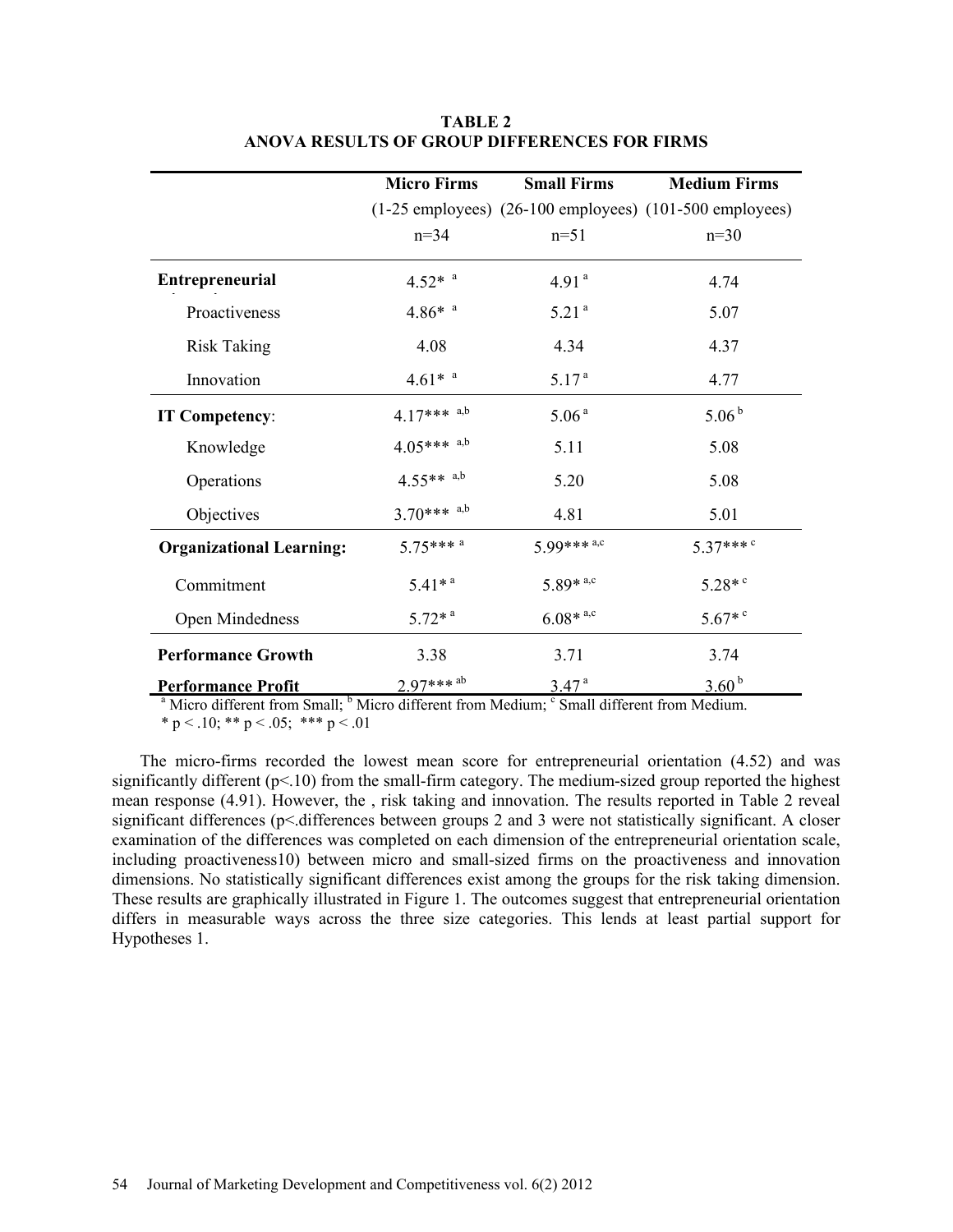**FIGURE 1 GRAPHICAL REPRESENTATION OF ANOVA RESULTS FOR GROUP DIFFERENCES**



The second set of ANOVAs examined IT competency against the three size groupings. The results reported in Table 2 show that the micro firms had the lowest overall mean score (4.17) and was significantly different (p<.01) from both the small and medium-sized firms. The small and medium-sized firms reported the highest mean scores (5.06,  $p < .01$ ). An examination of the differences was also completed on each of the three dimensions (knowledge, operations and objects) of the IT competency scale. The results reported in Table 2 again found significant  $(p<01)$  differences between micro and small-sized firms for knowledge, operations and objectives. The differences between small and medium firms were not significant on the three components of IT competency. These results are also illustrated in Figure 1. These findings lend partial support for Hypothesis 2.

The next examination looked at learning orientation and firm size. The results reported in Table 2 show that small firms had the highest overall mean score (5.99) and was significantly different ( $p<0.01$ ) from both the micro- and medium-sized firm groups. The micro-firm group reported the second highest mean scores (5.75), while the medium-sized firm group recorded the lowest score (5.47). An examination was also completed on each of the two dimensions of learning orientation, commitment and open mindedness. The results reported in Table 2 again found significant differences  $(p<01)$  as above (see Table 2). These findings demonstrate some support for Hypothesis 3 and are illustrated in Figure 1.

The final set of ANOVAs examined both measures of performance and firm size. The results reported in Table 2 show that the micro firms had the lowest mean scores for both growth (3.38) and profit (2.97). However, only the profit measure was significantly different  $(p<0.01)$  from the small (3.47) and mediumsized (3.60) firms. In fact, although not significant the larger firms did have the highest mean scores for both measures of performance. These findings are also illustrated in Figure 1 and provide support for our Hypothesis 4 on the growth dimension but no support on the profit dimension.

### *Implications*

The practical implications for the findings in this report are informational for managers of the different sized firms. We compare micro firms (1-25 employees), small firms (26-100 employees), and medium-sized firms (101-500 employees). Our reason for this examination is the vast difference in resources likely to be brought to bear by a 10 person firm compared to a 400 person firm. While both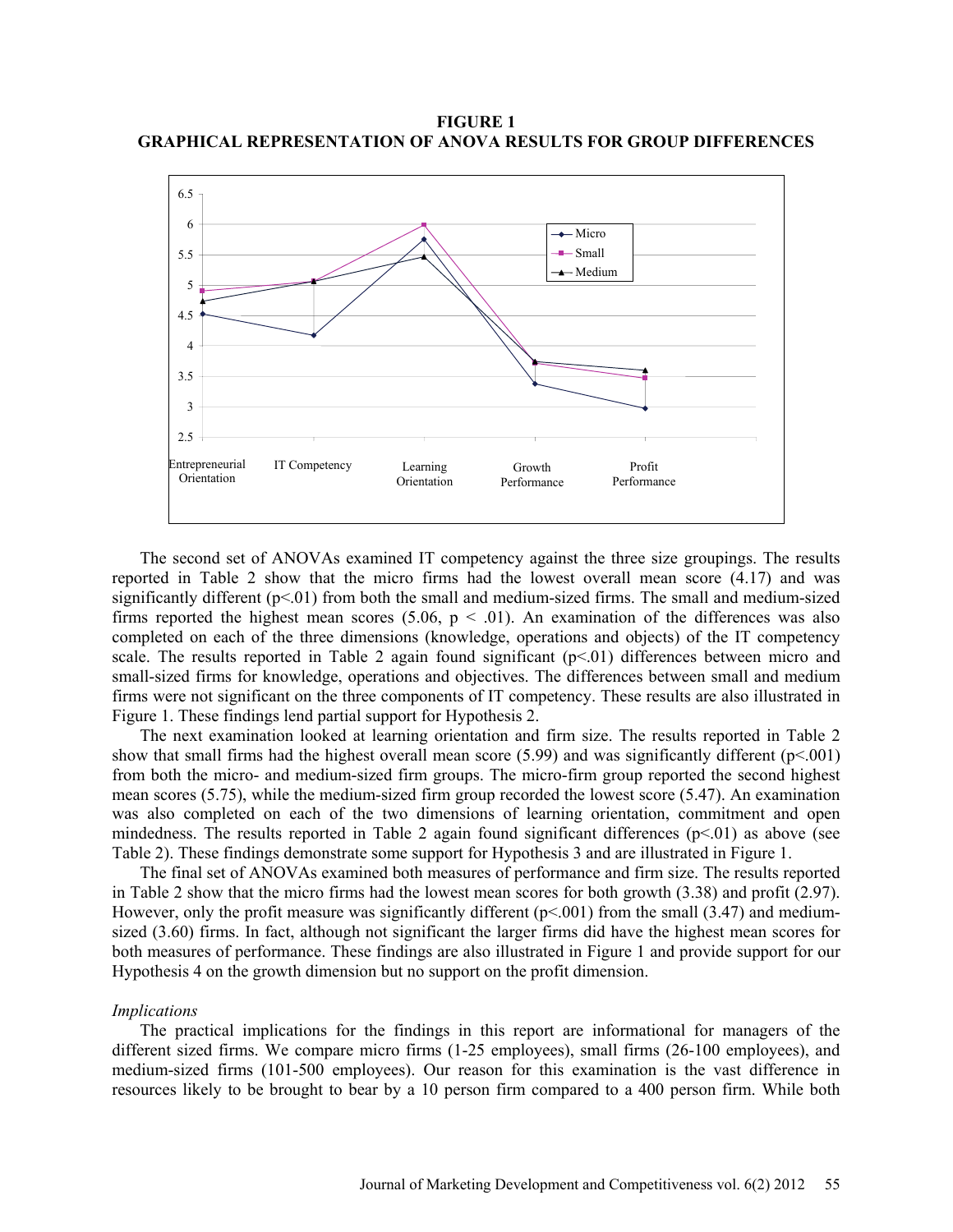firms are technically SMEs, the 400-person firm has 40 times the people and likely other resources it can bring to bear on its business activities.

We find significant differences on most of the dimensions important for small and medium-sized firms. For example a counter-intuitive finding is that micro and small-firms exhibit lower levels of EO than do medium-sized firms. Also as expected medium-sized firms exhibit higher levels of ITC than do small-firms with micro-firms exhibiting the lowest levels. A learning orientation is more prevalent in micro- and small firms than in medium-sized firms, and interestingly it is highest in small-firms. We find no significant difference between size classes with respect to performance as growth, but medium-sized firms perceive significantly higher when it comes to profitability.

The practical implications of our findings are that managers and organizational leaders control the three dimensions leading to the performance outcomes. For example in the medium-sized firms, fostering a learning orientation may require more effort to instill in the organization because of size. In micro firms creating an entrepreneurial orientation may require significant effort on the part of managers. In each case the increased effort on these dimensions may pay dividends through improved profit performance.

#### *Discussion and Conclusions*

As stated in the introduction of this paper our goal was to examine SMEs with respect to the potential for within size class differences. Our original contention that SMEs may be similar or the same on some important dimensions and very different along other important dimensions was borne out by the data from our sample. Although hypothesized relationships were not fully supported by the data, partial support was evident in situations where full support did not occur. The results indicate that there are meaningful and significant differences in subgroups within the classification of SMEs. Discerning meaningful differences is a contribution of this research project because it adds to our understanding of SMEs as a class of firms—within class size makes a difference.

The findings of this research paper offer a unique perspective for SME researchers and managers. Regarding the first construct examined—EO—smaller firms may be viewed as very entrepreneurial out of necessity. However, the resource-based notions (Barney 1991) employed in our arguments indicate that, counter to intuition, having a positive orientation toward risk taking, innovation, and being proactive in their business environment may be luxuries afforded by the resources to facilitate such behaviors. Our data and results suggest that micro-firms reflect less of an entrepreneurial orientation than either small or medium-sized firms. Consistent with the resource-based view, the management teams of micro firms while entrepreneurial at the outset—need to establish their legitimacy with both business partners and customers. Thus, taking risks, innovating (beyond what initially was the impetus for the business), and being proactive may be counter-productive to establishing legitimacy. As a firm grows to reach a point where survival is not an overriding question and continued growth is, management may become aware that risk-taking, innovation and proactive behaviors may be necessary. It is clear from our results that differences exist among the size groups and future examination by research may lead to helpful understanding.

The study also examined the relationship between IT competency and firm size. Top management and members of management teams that understand the importance of information technology and develop the competency to effectively use IT may be able to reap dividends on the profit performance end. Our study found large and significant differences between the size classes of firms. Consistent with our expectations smaller firms exhibit lower levels of IT competency than do their larger counterparts. The ability to gather, store and analyze information to facilitate better decision making within the firm may be crucial to future firm growth and profitability. Micro firms may jeopardize their future growth and performance prospects by not exploiting information technology tools that are available. Our results seem to suggest that micro-firms emphasize or utilize such technologies less than do small- and medium-sized firms.

Although we did find that an organizational learning orientation was high for micro-firms, it was significantly higher for small-sized firm. Our study suggests that top managers and management teams of small and micro-size firms engage in the learning orientation dimensions of open mindedness and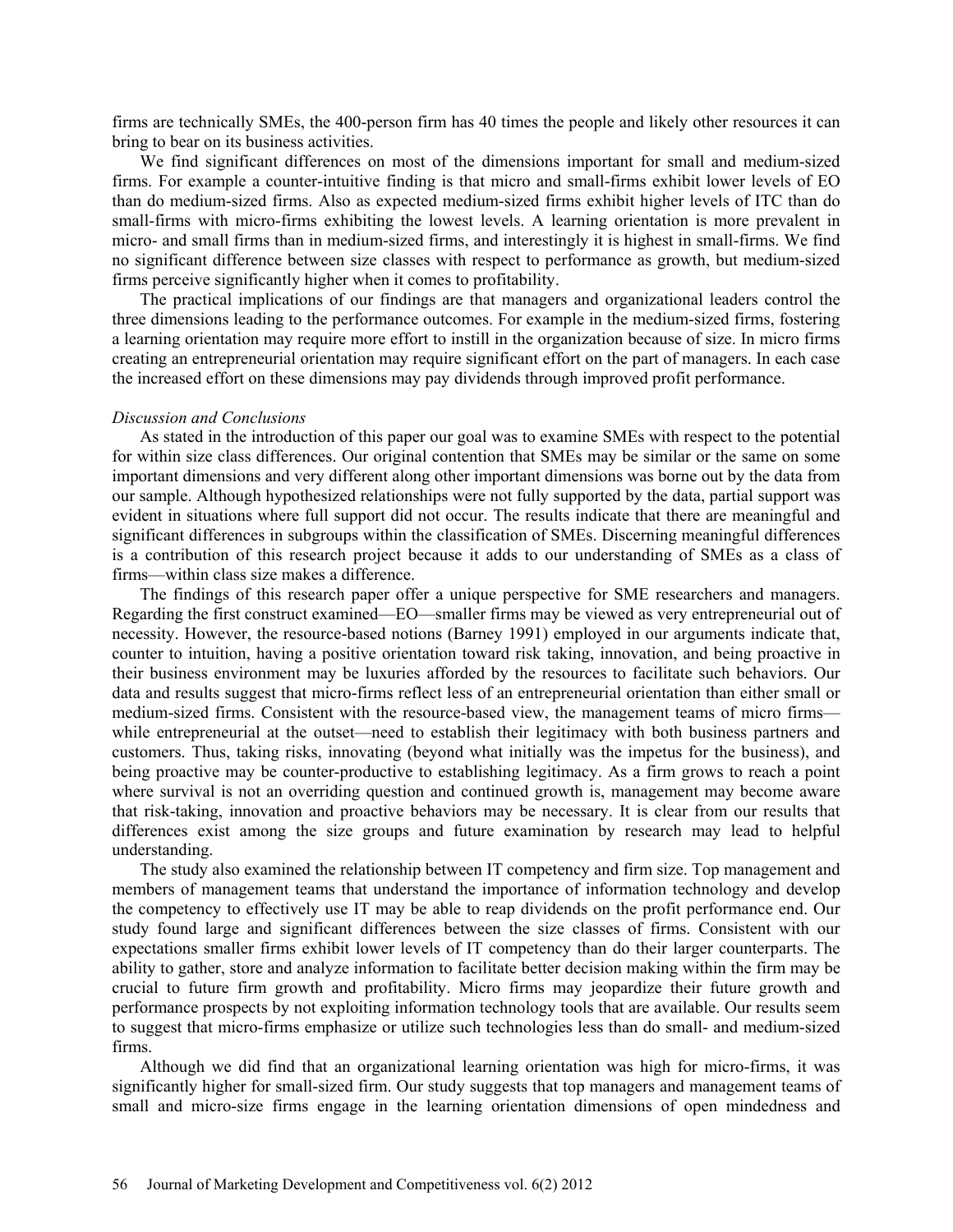commitment to learning significantly more than do medium-sized firms. This is not an unexpected result. Micro- and small-firm boundaries are very near to the core of the organization. Knowledge, information, and events have fewer layers to penetrate and learning facilitates adaptation by the organization to its environment. The challenge is for managers in medium-sized firms to retain a learning orientation given the more formalized and differentiated structure required of the larger size.

Finally, as expected, we found that firm growth exhibited limited variability across the size groups and is an important for managers of businesses regardless of size. Additionally, managers of larger firms seemed to also emphasize profitability more than smaller firms. This outcome may be explained by micro-firm managers and owners striving to grow their firm by investing what may have been profit back into the firm to fuel growth. Finally all four of the constructs examined in this study may work together to facilitate better and more effective actions and decisions made by the leaders and mangers of the businesses.

### **REFERENCES**

Acs, Z.J. and Audretsch, D.B. (2003). Innovation and technological change. In Z.J. Acs and D.B. Audretsch eds., *Handbook of Entrepreneurship Research*: 55-79. London, UK: Kluwer Academic Publishers.

Aldrich, H.E. & Auster, E.R. (1986). Even dwarfs started small: Liabilities of age and size and their strategic implications. In B.M. Staw and L.L. Cummings, editors. *Research in Organizational Behavior*, Vol. 8. Greenwich, CT: JAI, 165-198.

Anderson, J. C. and Gerbing, D.W. (1988). Structural equation modeling in practice: A review and recommended two-step approach. *Psychological Bulletin*, 103(3), 411-423.

Baker, W.E. and Sinkula, J.M. (1999). The synergistic effect of market orientation and learning orientation on organizational performance. *Journal of the Academy of Marketing Science*, 27(4): 411-427.

Barney, J.B. (1991). Firm resources and sustained competitive advantage. *Journal of Management*, 17(1): 99-120.

Beck, T., Demirgűҁ-Kunt, A., and Maksimovic, V. (2006). Financial and legal constraints to growth: Does firm size matter? *Journal of Finance*, 60(1): 137-177.

Chandler, G. and Hanks, S. (1994). Market attractiveness, resource-based capabilities, venture strategies and venture performance. *Journal of Business Venturing*, 9:331-349.

Covin, J.G. and Slevin, D.P. (1989). Strategic management of small firms in hostile and benign environments. *Strategic Management Journal*, 10: 75-87.

Covin, J.G. and Slevin, D.P. (1991). A conceptual model of entrepreneurship as firm behavior. *Entrepreneurship Theory and Practice*, 16(1): 7-24.

Covin, J.G., Green, K.M. and Slevin, D.P. (2006). Strategic process effects on the entrepreneurial orientation-sales growth rate relationship. *Entrepreneurship Theory and Practice*, 30(1): 57-81.

Dutta, D.K. and Crossan, M.M. (2005). The nature of entrepreneurial opportunities: Understanding the process using the 4I organizational learning framework. *Entrepreneurship Theory and Practice*, 29(4): 425-449.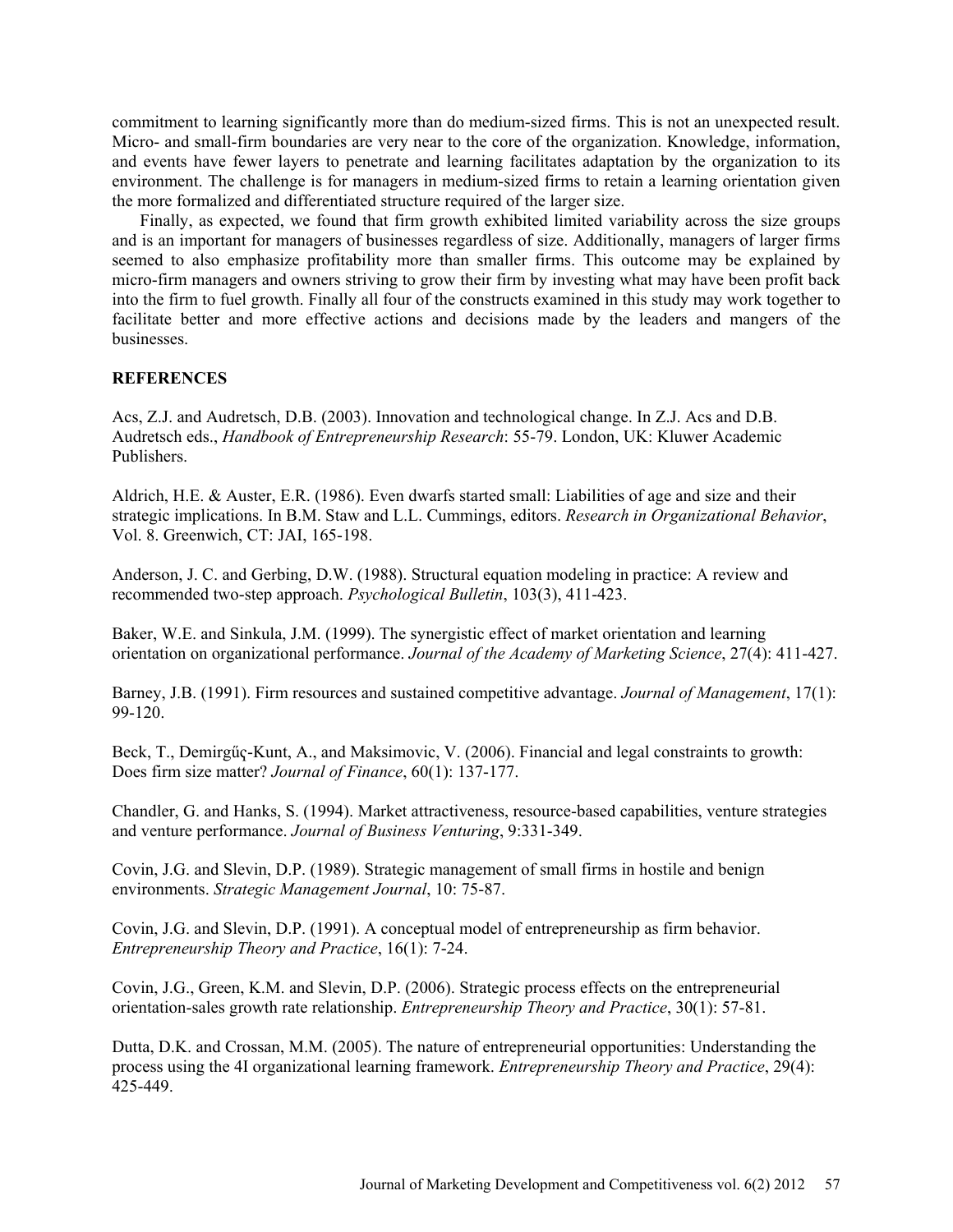Fiol. C.M. and Lyles, M.A. (1985). Organizational learning. *Academy of Management Review*, 10: 803- 813.

Hambrick, D., Geletkanycz, M. and Fredrickson, J. (1993). Top executive commitment to the status quo: Some tests of its determinants. *Strategic Management Journal*, 14(6): 401-418.

Ireland, R.D. and Hitt, M.A. (1999). Achieving and maintaining strategic competitiveness in the  $21<sup>st</sup>$ century: The role of strategic leadership, *Academy of Management Executive*, 13(1): 43-57.

Lucas, H.C. (1999). *Information Technology and the Productivity Paradox*. Oxford University Press: New York.

Lumpkin, G.T. and Dess, G.G. (1996). Clarifying the entrepreneurial orientation construct and linking it to performance. *Academy of Management Review*, 21(1): 135-172.

Lumpkin, G.T. and Lichtenstein. B.B. (2005). The role of organizational learning in the opportunity recognition process. *Entrepreneurship Theory and Practice*, 29(4): 451-472.

Miller, D. (1983). The correlates of entrepreneurship in three types of firms. *Management Science*, 29: 770-791.

Pett, T.L., Wolff, J.A., and Perry, J.T. 2010. Information technology competency in SMES: An examination in the context of firm performance. *International Journal of Information Technology and Management*, 9(4): 404-422.

Richard. O.C., Barnett, T., Dwyer, S., and Chadwick, K. (2004). Cultural diversity in management, firm performance, and the moderating role of entrepreneurial orientation dimensions. *Academy of Management Journal*, 47(2): 255-266.

Salavou, H., Baltas, G. and Lioukas, S. (2004). Organizational innovation in SMEs: The importance of strategic orientation and competitive structure. *European Journal of Marketing*, 38(9/10): 1091-1112.

Sinkula, J.M., Baker, W.E. and Noordewier, T (1997). A framework for market-based organizational learning: Linking values, knowledge and behavior. *Journal of the Academy of Marketing Science*, 25(4): 305-318.

Tippins, M.J. and Sohi, R.P. (2003). IT competency and firm performance: Is organizational learning a missing link? *Strategic Management Journal*, 24: 745-761.

Wiklund, J. and Shepard, D. (2003). Knowledge-based resources, entrepreneurial orientation, and the performance of small and medium sized businesses. *Strategic Management Journal*, 24: 1307-1314.

Wolff, J.A. and Pett, T.L. (2000). Internationalization of small firms: An examination of export competitive patterns, firm size, and export performance. *Journal of Small Business Management*, 38(2): 34-47.

Wolff, J.A. and Pett, T.L. (2007). Learning and small firm growth: The role of entrepreneurial orientation. *Academy of Management Conference Best Paper Proceedings 2007*.